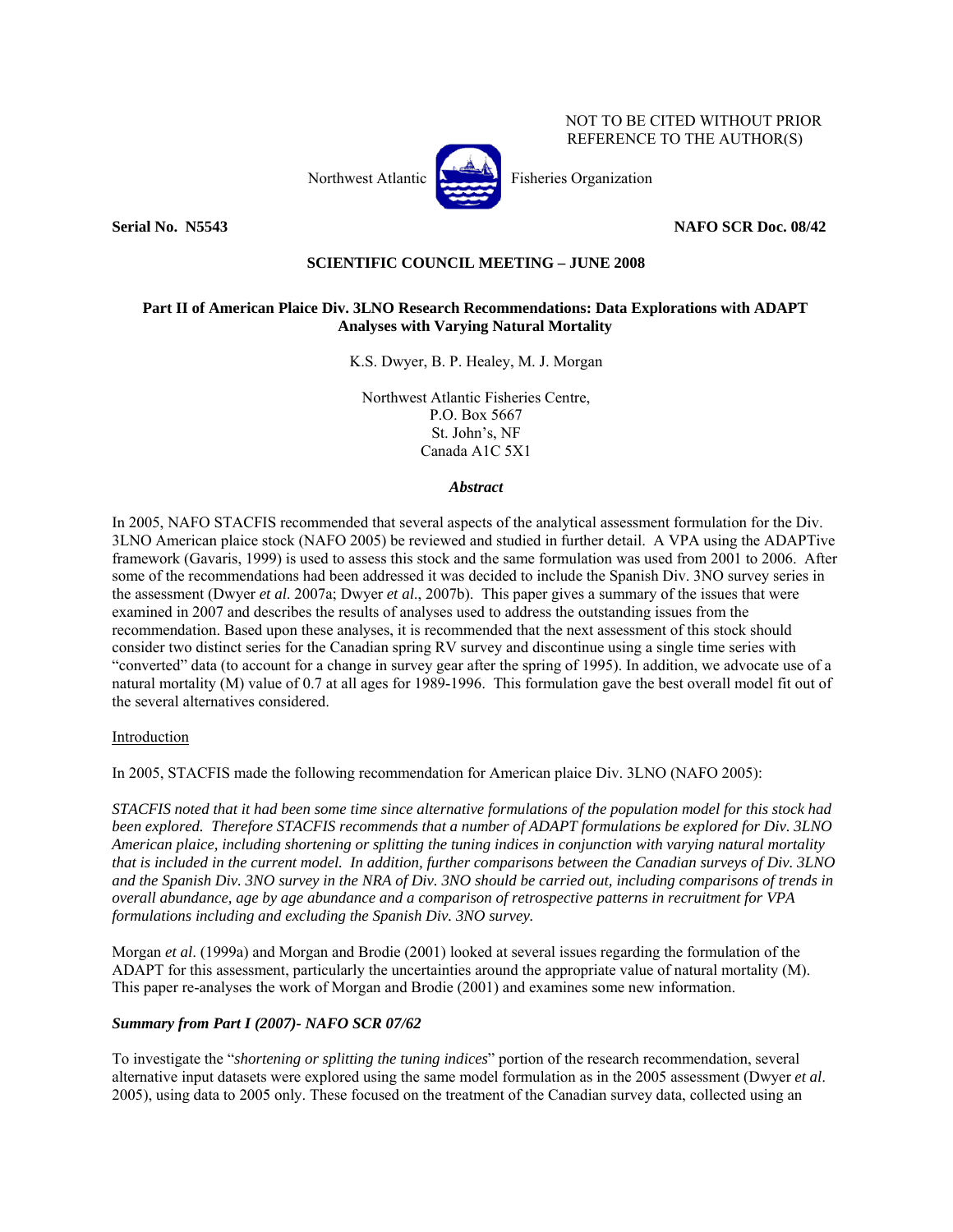Engel 145 hi-rise trawl from 1983 through to the spring of 1995, which was subsequently replaced by a Campelen 1800 shrimp trawl. (See Morgan *et al*. (1998) for details of the comparative fishing experiments used to "convert" the Engel time-series into Campelen units equivalents.). The datasets considered were:

- 1) Exclusion of converted data set (Campelen data only from Canadian surveys)
- 2) No conversion of survey data separate survey series for:
	- 1985-1995 Canadian RV spring survey using an Engel trawl,
	- 1996-2005 Canadian RV spring survey using a Campelen 1800 shrimp trawl
	- 1990-1994 Canadian RV fall survey using Engel gear, and
	- 1995-2005 Canadian RV fall survey using the Campelen trawl
- 3) Inclusion of Spanish Div. 3NO summer survey, 1998-2005.

All three alternates showed reasonably good fits to the data, but separating or shortening the converted time series data did not greatly improve the fit of the model to the data. The analysis including the Spanish Div. 3NO survey did not show any strong residual patterns for this index; the magnitude of the residuals for this index were similar to that of the Canadian spring and autumn surveys (Dwyer *et al.* 2007b).

A comparison between the trends in biomass and abundance of the Spanish Div. 3NO survey and the Canadian spring survey was carried out. Generally, both surveys indicate an increase over the time series examined (1997- 2005). The exploratory data analysis package (FLEDA) of the Fisheries Library in R software (FLR; http://flrproject.org), was used to plot comparisons of standardized abundance at age values for all the surveys and results indicated that all surveys show the same age-by-age trends in abundance. Concern was expressed regarding the inclusion of an index that covers such a small proportion (10% of Div. 3LNO) of the entire stock distribution (Dwyer *et al.*, 2002). It was also noted that inclusion of the Spanish Div. 3NO survey to the ADAPT base formulation caused an increase in the retrospective pattern, which may be due to higher estimates of the 1998 cohort from the Spanish Div. 3NO survey at ages 5 and 6, relative to estimates of these cohorts in the Canadian surveys at these ages.

STACFIS agreed that the Spanish Div. 3NO survey would be added to the tuning indices input into the 2005 ADAPT model (current model in Table 1 and associated statistics) with the caveat that this data series be examined periodically to ensure it continues to show the same trends as the Canadian Div. 3LNO series (Dwyer *et al*. 2007b).

*As part of the 2005 recommendation, it was also noted that 'varying natural mortality (M)' in conjunction with the above issues was still questionable. More research was recommended into the timing of a potential change in M, and the value of M. This was looked at with respect to changes in the formulation and analyses of the 2007 work. It was also noted that the conclusions from 2005 could change depending on outcome of work on M.* 

# *Note on Canadian RV Fall 2004 data*

In 2007, Dwyer *et al.* (2007a) removed the Canadian RV Autumn 2004 survey value from the analytical assessment. Although shown to produce very little change in the outcome of the assessment, it was suggested that the age by age abundance of the missed strata from that survey be examined. Results by percent abundance at age can be seen in Table 2. About 6% (ranging from zero to 22%) of ages 5-14 (those ages used in the VPA) were found in the missing strata over the past 10 years when expressed as a percentage of abundance of Div. 3LNO by age. Although on average the percentage of age 5-14 found in the missing strata was low, for some years/ages it was 10% or more; these strata were especially important in 1999. The fall 2004 survey should not be included in the calibration of the VPA for 3LNO plaice.

# *Natural Mortality (M) in American Plaice*

Natural mortality (M) estimates are difficult to obtain but are one of the most important values used in fisheries science. M is generally assumed to be 0.2 for most stocks but this does not take into consideration changes in life history over time, effects of fishing pressure or longevity of the species. For American plaice, M has been estimated at 0.13-0.26 (Pitt 1972).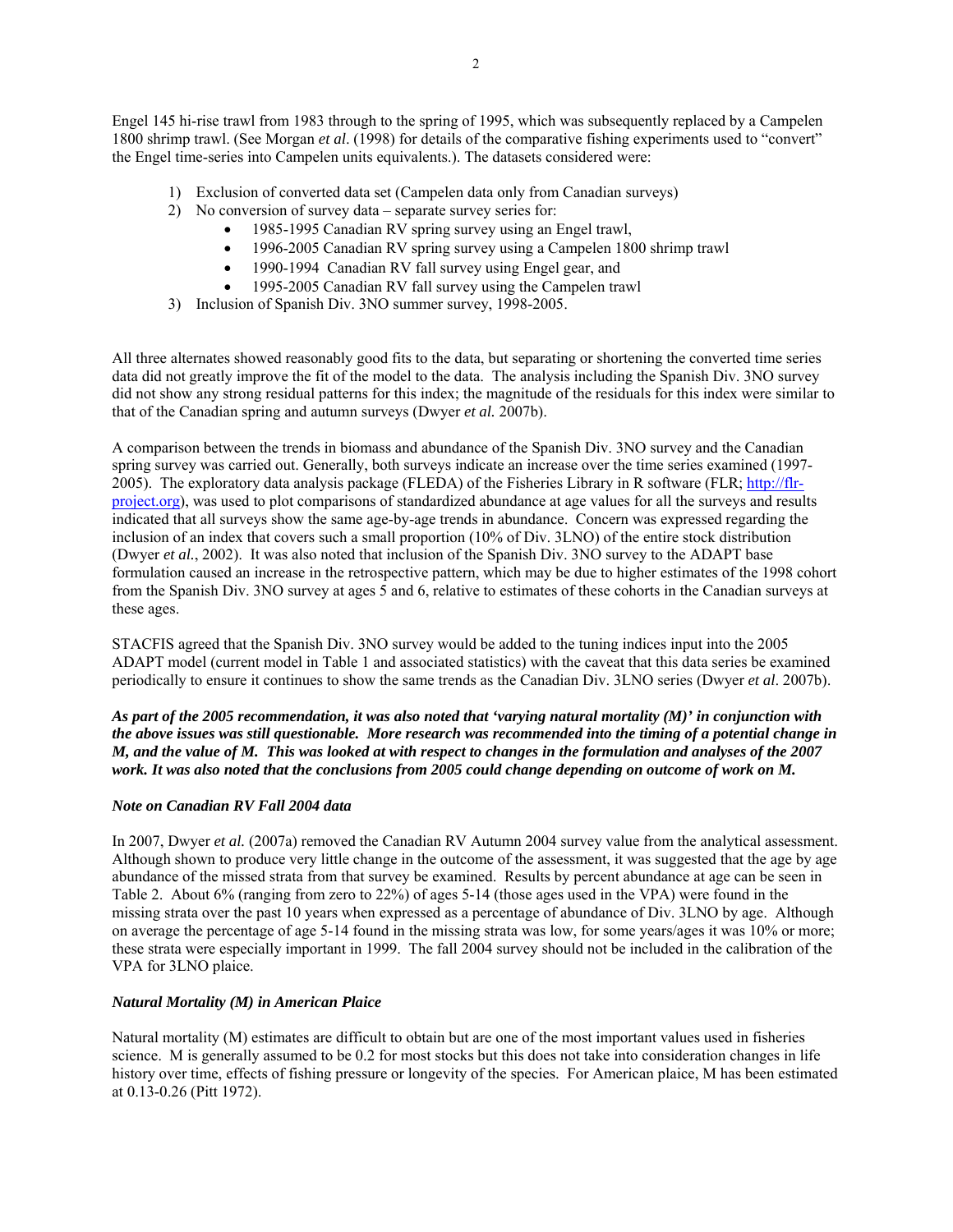It has long been suspected that there has been an increase in M for American plaice during the late 1980s and early 1990s. Although there has been little in the way of external corroboration of an increase in M, the Div. 2+3K American plaice stock declined by a similar percentage as the decline in Div. 3LNO American plaice during the early 1990s when there was a very low exploitation of that stock (Morgan *et al.* 2000; Bowering *et al*. 1997). There is also an increase in M suspected in 3Ps American plaice at that time (Bowering *et al.* 1996). In the early 1990s, water temperatures in Div. 3LNO were low for the longest continuous time since 1946 which might have led to increased mortality. Most importantly, estimates of total mortality from the Canadian RV spring survey indicate that for Div. 3LNO, M continued to be high even after the fishing moratorium was imposed in 1995.

An overestimate of M is problematic for stock management as it will produce large errors in the estimates of stock numbers that will result in much higher exploitation rates than estimated. Also it affects SR relationships, reference points and current perception of stock.

There are several methods for estimating M or changes in M (Vetter, 1988; DFO 2007/002):

- empirical methods based on longevity, growth and maturation characteristics (Beverton-Holt life history characteristics);
- analysis of survey data;
- analysis of tagging or telemetry data;
- estimation using population models.

In this paper, both analysis of survey data and estimation of parameters using population models such as ADAPT are used to estimate M and the period of high M. Though tagging data exists for American plaice from the early 1990s, returns were limited and the data have never been used to estimate M (Morgan 1996).

#### *Analyses from Morgan and Brodie (2001)*

Morgan and Brodie (2001) focused on analysis of survey data and estimation using population models in order to determine whether there was a change in M, the period of change in M and the value of M. They carried out their analyses based on the 1999 assessment which utilized the following information:

- Catch at age from 1975-1998 for ages 5-17;
- F at ages 15-17 set as average of average of ages 12-14
- Canadian RV spring survey (converted data + Campelen units) 1985-1998 Ages 5-14;
- $-M = 0.6$  during 1989-1996.

In this section we address the analyses of Morgan and Brodie (2001) and update some of these analyses where possible, using the same input data and PR structure as in the 2007 assessment (Table 1)*.* The fall survey was added as a tuning index to the VPA formulation in 2001 (Morgan *et al*. 2001) and the Spanish Div. 3NO survey was added in 2007 (Dwyer *et al*. 2007a).

In computing the survey mortality for fall surveys, the mortality estimate for year y+1 refers to the survival of numbers at age a in year y to age a+1 in year y+1.

## *Total mortality (Z) from RV surveys*

Morgan and Brodie (2001) looked at Zs by age for the Canadian Campelen-converted RV spring survey and concluded that Z was high even after moratorium. Estimates of Z were high from 1989-1996 but decreased substantially in 1997 and 1998. Morgan and Brodie (2001) concluded that Z should approximate M in absence of fishing in the first years of the moratorium.

For ages 8-10 in the Zs calculated from the spring surveys, Zs were high from 1989-1996 (Figure 1). This is not as clear for other ages; in some it seems Z for 1987-88 are as large as the values for 1994-96. However, for each age, the highest Z points of the time series fall within the 1989-1996 period. For fall, the high M period starts at the beginning of the series (1991) for most but not all of the ages; for some ages there appear to be 2 increases but the second increase is not as large and may be due to higher F in recent time period (Figure 2).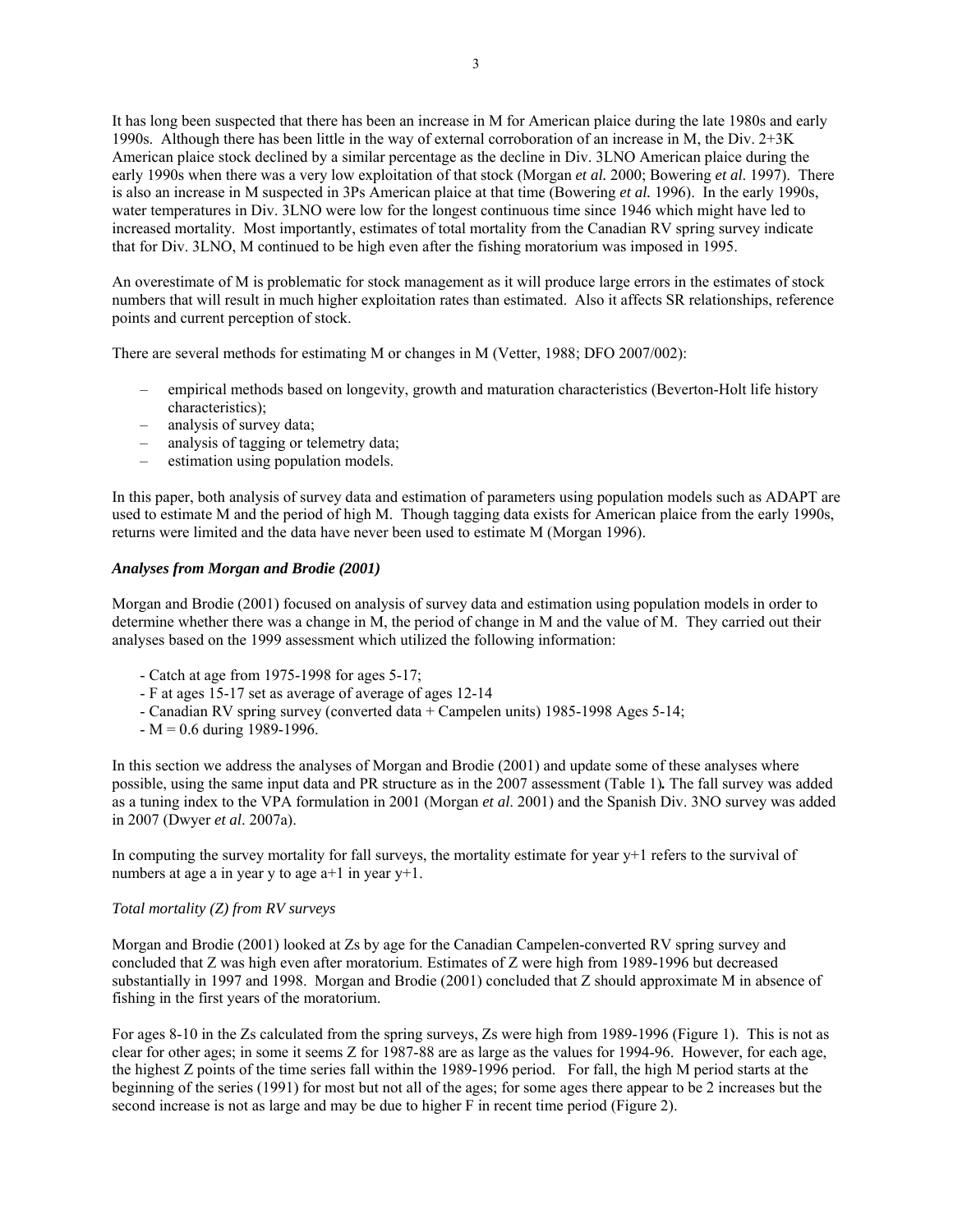When survey Zs from the Canadian spring Engel are examined at age, there is an increase in Zs for most ages starting at about 1988 (Figure 3) but for some ages, the increase is continuous from the beginning of the time series and therefore it is difficult to say when it actually began. Certainly it was high from the last 5-7 years of the time series. The Engel series ends in 1995 and so cannot be used to infer M during the period of the moratorium.

Plots of age-aggregated average annual Zs (Figure 4) and proportion of fish dying indicate that Canadian spring and fall RV Zs show the same pattern, a high total mortality increasing in the period from 1989-1996 and afterwards decreasing again. For fall, this is 1991-1996. The Engel age-aggregated average annual Zs show an increase around 1988-89 (Figure 5).

Morgan and Brodie (2001) also compared trends in fishing mortality (F) from the VPA with R from surveys (where R is relative fishing mortality  $(R)$  = commercial catch/survey at age provided survey is conducted mid year) in order to determine whether there was an increase in M during the 1989-1996 period. Sinclair (1998) showed that there would be differences in between the two if M increased. When F and R are compared using ages 5-14 (and also ages 7-13) there is an increasing trend in F followed by a decline and no trend in R; this departure can be seen in 1989 and continues until 1995.

Another piece of evidence which indicated an increase in M is the pattern of residuals in the VPA when a constant  $M = 0.2$  is used for all ages throughout the time series. If there is an increase in M, the residuals should increase and then decrease at that time (Sinclair 1998). This can be seen in VPA outputs from the ADAPT runs using 2007 data, in both spring and fall Canadian RV survey residuals. The spring residuals are positive from about 1988 to 1993 (except for 1991 point) and then are all negative from 1994-1996. After this period they show less of a pattern. For fall residuals, all residuals are positive from 1990 until 1995, after which the 1996 residual is very negative. Table 6 shows the statistics from an ADAPT analysis with constant M (0.2) throughout the time series.

Morgan and Brodie then (2001) attempted to determine the value of M during the period of increase. In the 1999 assessment, M was assigned a value of 0.6 which was the average Z from spring surveys for 1995 and 1996 (ages 5- 10). They proposed that Z would equal M after the imposition of the moratorium. The average Z calculated from spring surveys (1995-6 and 1996-7) is 0.68 and for fall surveys (1994-5 and 1995-6) is 1.46 (see values below in Figure 4 and 5). It should be noted that the fall survey was not included in the final assessment run at this time, presumably due to a poor fit resulting from a short time series.

Another way of estimating Z in order to approximate M in absence of fishing mortality is to use a multiplicative model that examines 4-year blocks of time and estimates a separate intercept for each cohort but a common slope across age (Z) (Sinclair 1999). This produces an estimate that takes into account variability in year class strength. This analysis was carried out for spring and fall surveys (both Engel and Campelen units) aged 7-13 (most represented in the fishery). Z was higher than -1.0 from the four year block of 1989 to the four year block of 1994. It increased from the 1987 four-year block to the 1992 four year block.

The 4 year block from 1995-1998 in spring was during the moratorium on fishing and  $Z = 0.53$  and for fall (4 year block 1994-1997) was 1.09. Both spring and fall show the same patterns (Figure 8) but, as with the Zs estimated above, there does appear to be a 1-year time lag for fall when the actual time frame estimated is taken into account (see comment above on how fall mortality is computed).

## *ADAPT model runs*

Finally, Morgan and Brodie (2001) used ADAPT to attempt to estimate the value of M within the 1989-1996 time period. Population models, such as ADAPT, can treat M as a parameter to be estimated for years, ages, or cohorts, the number of additional estimable parameters depending on the degrees of freedom (DFO 2007/002). Morgan and Brodie (2001) ran a number of ADAPTs in order to determine a reasonable estimation of M during the proposed period of increase.

The authors ran 4 ADAPTs to obtain an estimate of M:

- 1) estimating a common value of M across all ages from 1989-1996;
- 2) estimating M across 1981-88 cohorts (main cohorts occurring in this period);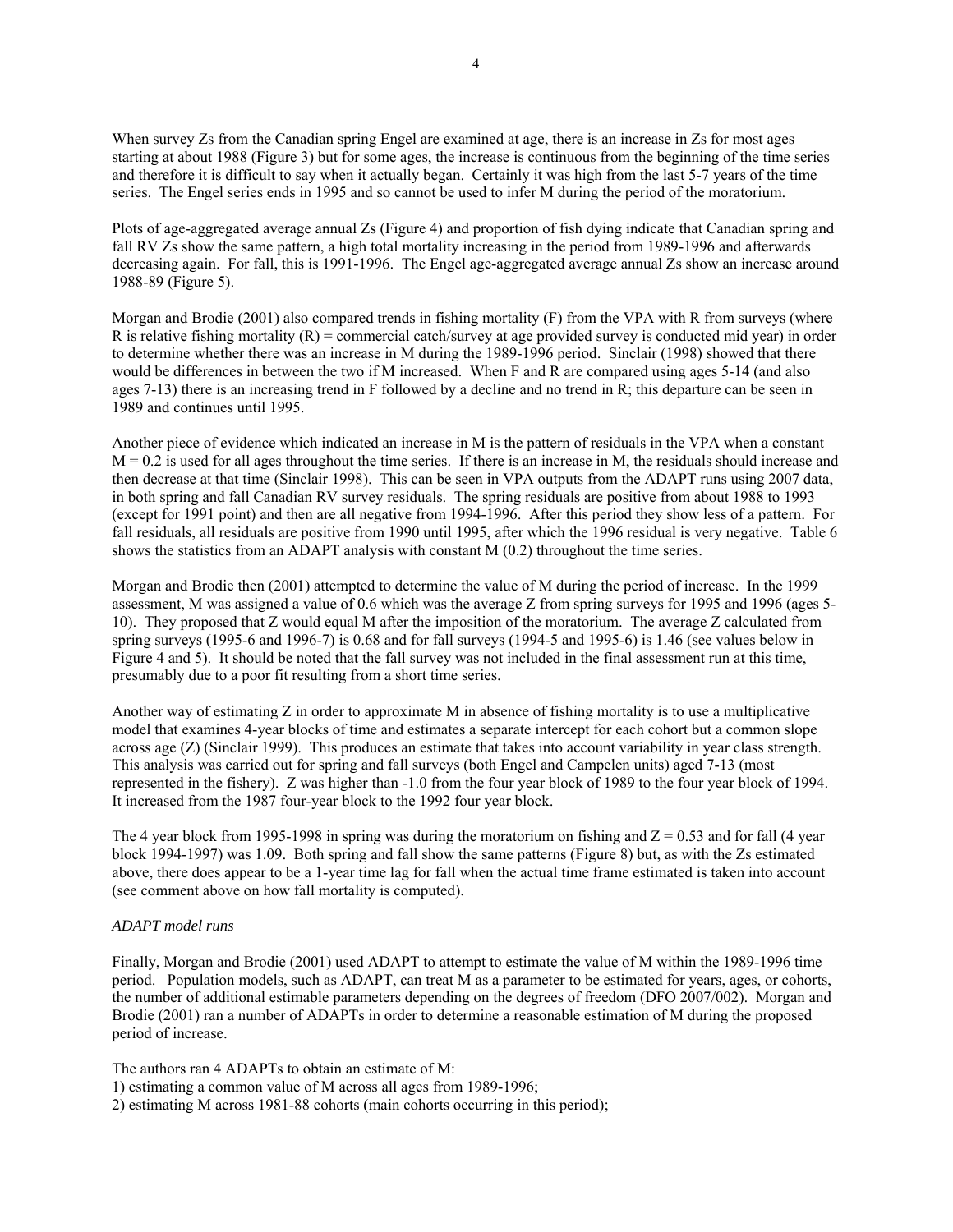3) estimating M for 1989-1996 for ages 5-10 and 11-17 separately (to examine the possibility that M different on older and younger ages); and

4) estimating M for all ages, 1989 to 1992 and 1993 to 1996 separately.

See Table 3 below for M estimates.

All of the ADAPT runs done from Morgan and Brodie (2001) were repeated in this paper using the VPA formulation from the current assessment and all available data (Table 1 and Dwyer *et al*. 2007a for formulation and Table 4 for output). For the converted time series runs, it is noted that estimates of M by ADAPT are lower in all cases than those estimated from Morgan and Brodie (2001), most likely due to the fact that the data used in the 1999 assessment had less information (only the Canadian spring RV survey was used) about unfinished cohorts, whereas the most recent assessment has more information on the cohorts affected by the increase in M and as the cohorts are finished. Also there are more tuning indices used in the current runs.

Morgan and Brodie (2001) also found that the estimation of M by ADAPT was sensitive to length of time series. Morgan and Brodie (2001) estimated M during 1989-1996 using:

1) Converted time series 1985-1998;

2) Engel 85-95/Campelen 96-98;

3) Engel 75-95 and Campelen 96-98;

4) Campelen converted 85-98 and 'Campelen converted' ATC 75-82 (conversion done by taking ratio of unconverted/converted series in 85-95 period).

The output from these runs produced by Morgan and Brodie (2001) are shown in Table 3. The first 2 runs (which have 1985 as the first year of survey data) have higher estimates of M (0.72 and 0.68) than last 2 runs (0.51 to 0.55). It is suggested that because the shorter time series is so close to the period when M is estimated, there is no historical portion of the time series to 'anchor' the estimates. The survey data prior to 1985 provide information on several cohorts which are in the population during 1989-1996 when M is being estimated. Morgan and Brodie (2001) suggested taking an average of the two longer runs (0.53) and this was used as their estimate of M. Though estimates of M from their analyses ranged from  $0.5 - 1.5$ , they felt results using M $> 0.6$  produced trajectories of the population which were very different than the trajectory of the survey.

Some of the runs with differing time periods in this paper were attempted with the current VPA formulation (Table 5) for comparison. The 'Campelen converted' run was not attempted as the conversion from Yankee to Campelen is not real and conclusions from this run would be limited. ADAPT analyses were conducted using:

1) converted Campelen data from 1985-2005 (spring), fall data (1990-2006) and Spanish Div. 3NO survey (1998-  $2006$ ) - ages  $5-14$ ;

2) nonconverted Engel data 1985-1995 (spring), Campelen data 1996-2005 (spring), nonconverted Engel data 1990- 1994 (fall), Campelen data 1995-2006 (fall; no 2004) and Spanish Div. 3NO (1998-2006) – ages 5-14; and 3) Yankee converted to Engel data 1973-1984 (no 1974 or 1983) plus the datasets in  $#2$  – ages 5-14.

The first year of survey data in both Run 1 and 2 is 1985, whereas Run 3 includes survey data back to 1973. Both Run 1 and 2 as well as Run 3 gave comparable estimates of M to those obtained by Morgan and Brodie (2001).

When Run 2 is carried out (using nonconverted data back to 1985), M is estimated by ADAPT for the 1989-1996 period to be 0.7 which is much higher than estimated when converted data is used (Table 5). This is likely due to the difference in catchabilities (*q*s) when data is converted.

An ADAPT run attempting to use only the Campelen time series for Canadian spring and fall RV surveys (plus Spanish Div. 3NO survey) did not allow an estimation of M during the 1989-1996 time period.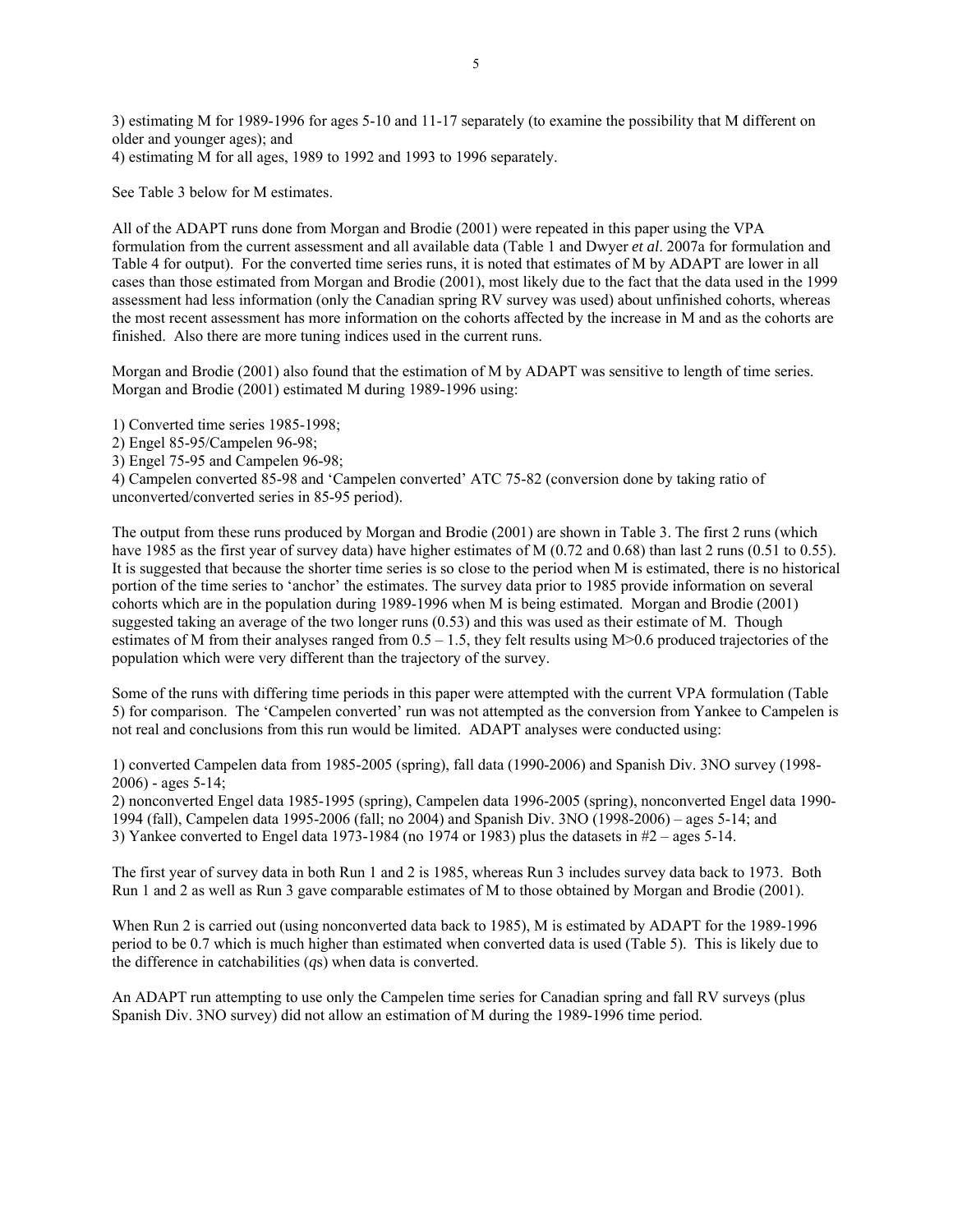### *Further Analyses*

Because there were differences in whether converted versus nonconverted data (Engel and Campelen split) was used it was decided that this should be explored further. Therefore several ADAPTs were run with a range of M values (from  $M = 0.2$  to  $M = 0.9$  during the 1989-1996 period) for both converted and nonconverted data (Table 6):

- 1) Run A (Converted time series): Canadian Spring RV 1985-2005; Fall RV 1990-2006 plus Spanish Div. 3NO 1998-2006 (ages 5-14);
- 2) Run B (Non-converted time series): Canadian Spring Engel 1985-1995; Spring Campelen 1996- 2005; Fall Campelen-converted data 1990-2005 (no 2004 value); plus Spanish Div. 3NO 1998- 2006 (ages 5-14).

These runs are the same as those used to determine the effect of length of time series on the estimate of M during the 1989-1996 period, except Campelen-converted fall data was used in these runs as it was initially thought that splitting the data into Engel and Campelen might not be useful, considering the fall Engel time series had only 5 years. However there are some runs presented later that split both spring and fall into Engel and Campelen units.

Firstly, the mean squared error (MSE) from the nonconverted data runs (Run B) is lower overall than the converted data runs. Considering several analysis with fixed M starting with  $M=0.2$  in the converted runs (Run A, Table 6), the MSE value decreases until  $M = 0.45$ , and begins to increase again when  $M > 0.6$ . For the converted data, the fit (examining residuals and observed/predicted values) for the fall series increases as M increases but the fit for the spring series decreases as M increases. MSR on ages decreases as M decreases. Although as M increases the 'bad residual pattern' around the 1989-1996 period in the spring series decreases, the magnitude of the residuals at the beginning of the time series 1985-1988 (residuals are all negative) increases (Figure 9). The residuals from the Spanish Div. 3NO survey are worse from the  $M = 0.2$  runs and the higher M runs than the  $M = 0.33$ -M=0.53 runs.

For the nonconverted data (using fall converted data for these runs, Run B), MSE value decreases until  $M = 0.6$  but then increases after M >0.7 (Run B, Table 6). In general, as the value for M increases, both the fit of the fall and spring series improved. In fact, in the run with  $M = 0.7$  the pattern in the early spring Engel series almost entirely disappeared (residuals in Figure 10).

For both the Runs A and B, as M increases so do the population numbers and SSB during the period from 1980 to 1996. When using the converted series, there are larger differences in the recent period with  $M = 0.2$  which is likely due to survey qs (larger for some ages in converted but smaller for others). The population abundance, SSB and F estimated from the ADAPT runs using the converted time series and nonconverted time series looked similar (Figures 11 and 12). Within each, as M increases the model estimates higher population numbers and SSB and lower F (Figures 11 and 12). When M=0.2 is assigned throughout all years, the population decline is continual after 1978, but with all other estimates there is a plateau from 1980 to 1985, a small decline and then a rapid decline after 1989. When the nonconverted time series is used there is virtually no difference in population estimates in the recent period (Figure 12). As M increases the population estimates, SSB and biomass all increase during the 1980-1995 time period, and F decreases as M increases. Morgan and Brodie (2001) did not feel the trajectory for ADAPT output runs reflected how they perceived the stock based on survey indices (Figure 12). However, when 5+ abundance from the VPA output is compared with abundance (ages 5-14) from the surveys standardized by each series' mean (Figure 13), there are similarities with the output from even the high M runs.

Two runs using split spring (Campelen and Engel) and split fall (Campelen and Engel) along with Spanish Div. 3NO survey data using  $M = 0.6$  and  $M = 0.7$  show MSE values of 0.24. The run using  $M = 0.7$  again showed a marked decrease in the residual pattern at the beginning of the time series for the spring Engel data.

#### *Summary on M*

There was a period of high total mortality (Z) in the late 80s and early 90s for American plaice in Divs. 3LNO. This is assumed to be due to an increase in natural mortality (M) as fishing mortality cannot explain the high Z values, especially after the fishing moratorium in 1995 and 1996. The questions surrounding M are compounded by the fact that around the same time, there may have been misreporting of catches and as well, there was an increase in survey coverage.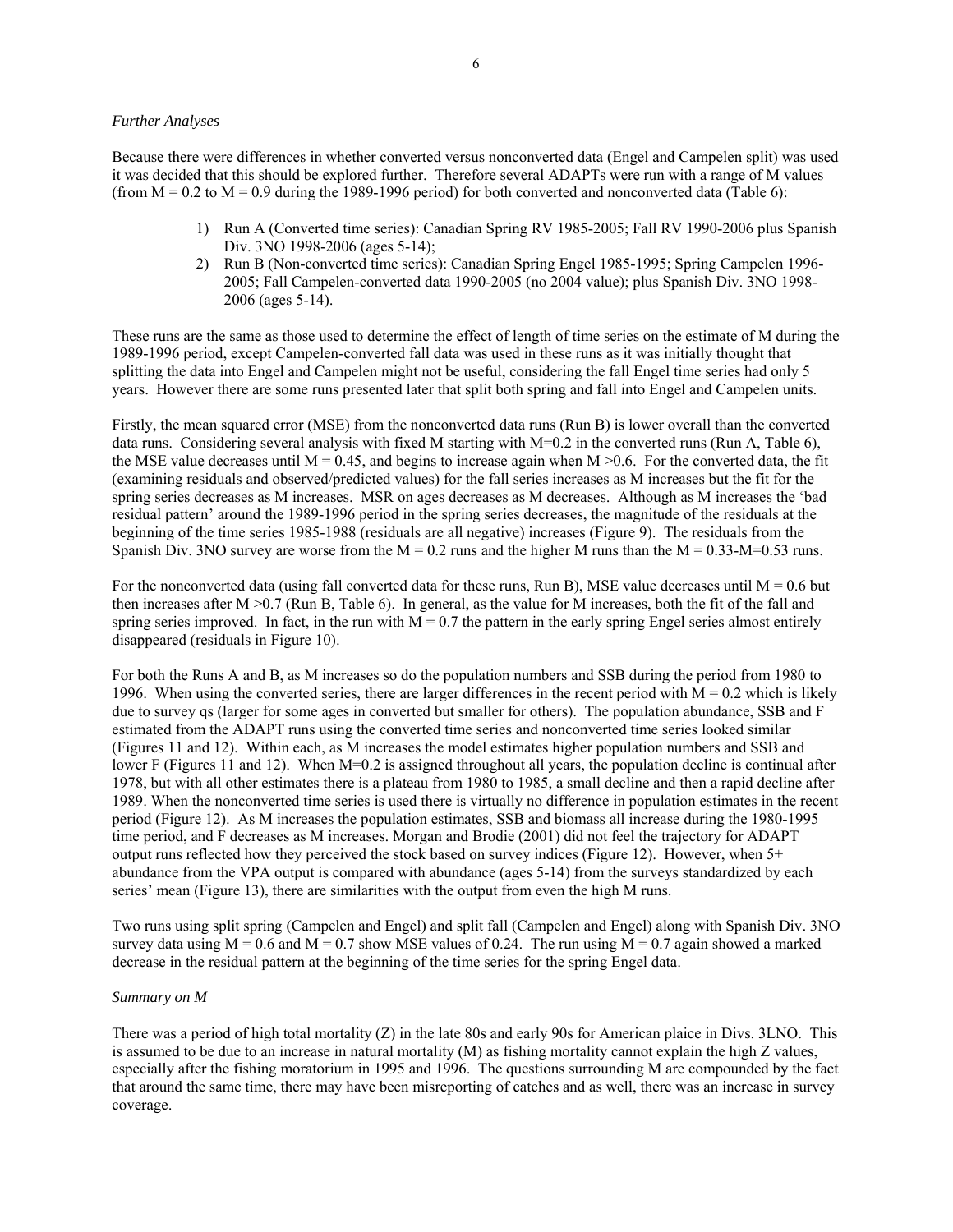With regards to survey coverage, there was an expansion of the Canadian RV survey depths in 1991 to 366 m which confounds the issue of M. It is possible that fish surveyed after 1991 in these deeper strata were present but not surveyed prior to the survey change which would be problematic, but we would suggest this is not the case. It has been suggested that American plaice in Div. 2+3K began to shift their distribution into deeper water around the same time as there was an extreme cold period over the Grand Banks (Colbourne *et al*., 1997; Morgan *et al.*, 2002). It is not unlikely the same happened to Div. 3LNO American plaice. Also, few American plaice were found in these survey depths in 1991, and only began appearing there in 1992, reaching a maximum in 1995 (especially in Div. 3L) and after 1996 (the first year the Campelen gear was used) this decreased again; since 2003, there have been few American plaice in these deeper strata (from Tables in Dwyer *et al.*, 2007a). Also, in 1985 there were sets deeper than 366 m but not a large percentage of biomass found there. The biggest percentage of biomass in the deeper strata is in Div. 3L, and as a percentage of the entire stock, this number is fairly low. In addition, in terms of the VPA, the issue is whether or not there is an impact of extending the survey on abundance at age. This does not appear to be true and there is no evidence of a systematic shift in age composition with the extension of the survey to deeper water. This will be examined further, however, to determine whether this data should be treated differently within the VPA.

Though the value of M in the proposed time period is high, increasing M in the analyses merely makes an adjustment for unaccounted deaths in the population, whatever the cause, or could account for changes in catchability. Similar methods were examined for the Gulf of St. Lawrence cod stocks (DFO 2007/002) when the issue of increasing the value of M was addressed but cautioned that the use of ADAPT to estimate M can be confounded by changes in survey catchability and catch reporting as well as sensitivities to assumptions and constraints applied in the ADAPT estimation procedure.

For American plaice, though no model is a clear 'winner', there is sufficient evidence to suggest that setting the value of M higher than 0.2 during the 1989-1996 period is justified. Based on the findings of Morgan and Brodie (2001), some updates to those analyses, and additional ADAPT runs, we agree with the findings that M increased substantially around 1989-1990 and decreased again after 1996 (Table 7). In fact, the vast majority of the estimates of M from survey Zs and from ADAPT estimates indicate that M is higher than the value (0.53) used in the current assessment (Table 8). The most appropriate value of M depends on whether converted or nonconverted data is used and these are in general agreement with estimates from survey Zs. When ADAPT estimates M for the 1989-1996 time period for the converted data, the estimate of M is 0.56 (MSE = 0.28) and when estimated for nonconverted data  $M = 0.70$  (MSE=0.24). These values give the best model fit. In addition, the residuals from the early part of the spring series, although improved for the 1989-1996 period when M >0.2, do not improve when M is increased for the converted data but improve substantially when  $M = 0.7$  using nonconverted data. Thus we recommend, for several other reasons (time period is now long enough for each series, possible imprecision with conversions, more consistent survey coverage within each time series if separated), that Canadian spring RV Engel (1985-1995) and Campelen (1996-2007) data are treated as independent data series in tuning the VPA. Using this structure, the value of  $M = 0.7$  gives the best fit to the model.

# *References*

Bowering, W.R., W.B. Brodie and M.J. Morgan. 1996. Changes in abundance and certain population parameters of American plaice on St. Pierre Bank off Newfoundland during 1972-1994, with implications for fisheries management. N. Amer. J. Fish. Manag. 16: 747-769.

Bowering, W.R., M.J. Morgan & W.B. Brodie. 1997. Changes in the population of American plaice (*Hippoglossoides platessoides*) off Labrador and northeastern Newfoundland: a collapsing stock with low exploitation. Fish. Res. 30:199-216.

Clark, W.G. 1999. Effects of an erroneous natural mortality rate on a simple age-structured stock assessment. Can. J. Fish. Aquat. Sci. 56:1721-1731.

Colbourne, E., de Young, B., Narayanan, S., Helbig, J., 1997. Comparison of hydrography and circulation of the Newfoundland Shelf during 1990-93 with the long-term mean. Can. J. Fish. Aquat. Sci. 54(Suppl. 1), 68-80.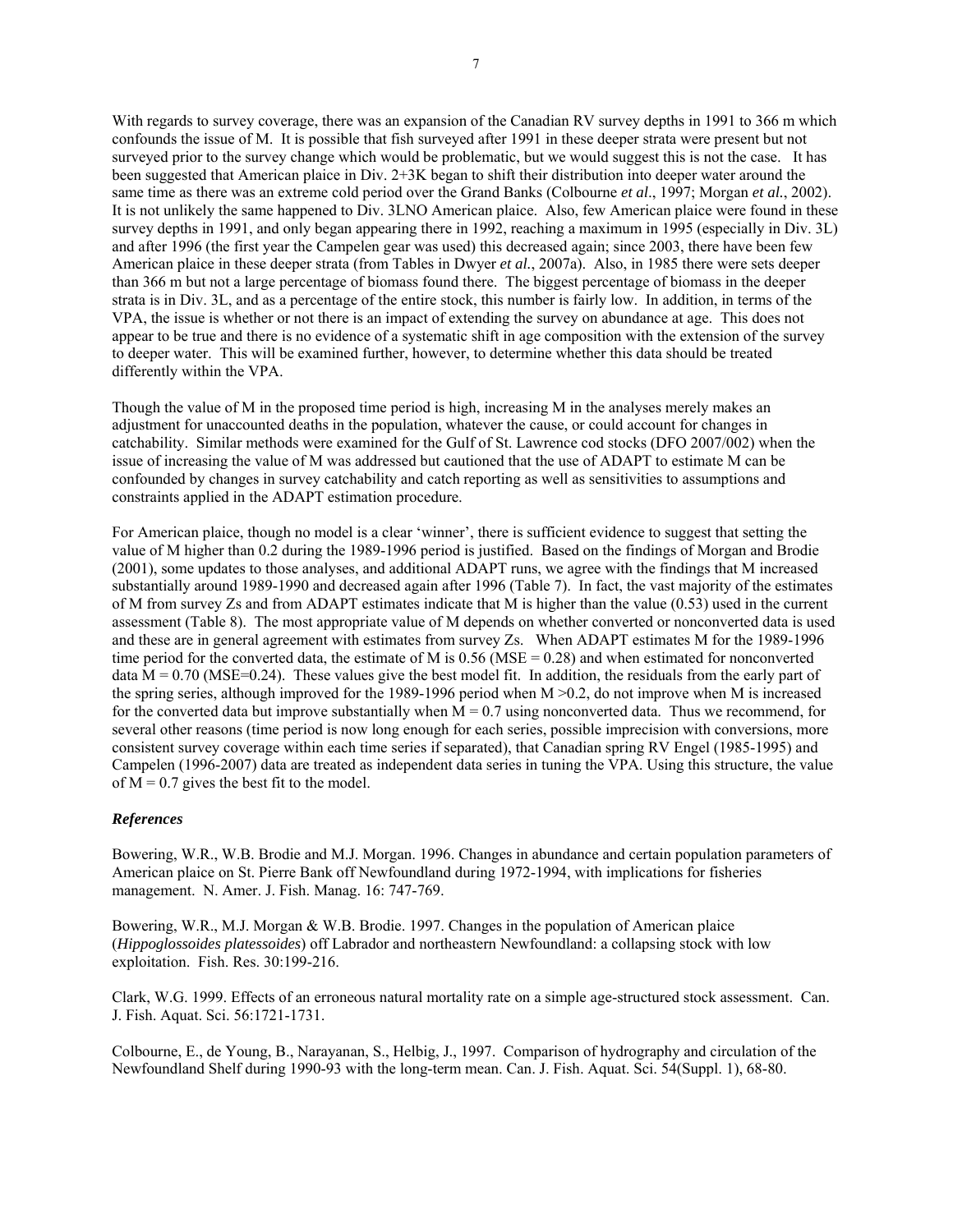DFO, 2007. Accounting for changes in natural mortality in Gulf of St. Lawrence cod stocks. DFO Can. Sci. Advis. Sec. Sci. Advis. Rep. 2007/002.

Dwyer, K. S., W. B. Brodie and M. J. Morgan. 2002. Comparison of Canadian and Spanish survey results from the NAFO Regulatory Area in Divisions 3NO. NAFO SCR Doc. 02/65, Ser. No. N4677, 10 p.

Dwyer, K. S., W. B. Brodie and M. J. Morgan. 2003. An assessment of the American plaice stock in NAFO Subarea 2 and Division 3K. CSAS Res. Doc. 2003/095.

Dwyer, K. S., M. J. Morgan, D. Maddock Parsons, W. B. Brodie, B. P. Healey, P.A. Shelton and H. Murua. 2005. An assessment of American plaice in NAFO Divisions 3LNO. NAFO SCR Doc. 05/61, Ser. No. N5147.

Dwyer, K. S., M.J. Morgan, D. Maddock Parsons, W.B. Brodie, and B.P. Healey. 2007a. An assessment of American plaice in NAFO Div. 3LNO. NAFO SCR 07/56.

Dwyer, K. S., B. P. Healey and M. J. Morgan. 2007b. Part I of American Plaice Div. 3LNO Research Recommendations: Data Explorations with ADAPT Analyses. NAFO SCR 07/62.

FLR; http://flr-project.org

Gavaris, S. 1999. ADAPT User's Guide. Version 2.1.

Morgan, M.J. 1992. Low temperature tolerance of American plaice in relation to declines in abundance. Trans. Amer. Fish. Soc. 121:399-402.

Morgan, M.J. 1996. Preliminary results of tagging experiments on American plaice in NAFO Divisions 3LNO. NAFO SCR Doc. 96/61.

Morgan, M.J., W.B. Brodie, W.R. Bowering, D.Maddock Parsons, and D.C. Orr. 1998. Results of Data Conversions for American plaice in Div. 3LNO from Comparative Fishing Trials between the Engel Otter Trawl and the Campelen 1800 Shrimp Trawl. NAFO SCR Doc. 98/70, Ser. No. N3062, 10p.

Morgan, M.J., W.B. Brodie, and W.R. Bowering. 1999a. An assessment of American plaice in NAFO Div. 3LNO. NAFO SCR Doc. 99/40.

Morgan, M.J., W.B. Brodie, and D. Maddock Parsons. 1999b. Virtual population analyses of the American plaice stock in Div. 3LNO from 1975 to 1997. NAFO SCR Doc. 99/58.

Morgan, M.J., W.B. Brodie, and D.W. Kulka. 2000. The collapse of 2+3K American plaice: was it overfishing?. Canadian Stock Assessment Secretariat Res. Doc. 2000/131.

Morgan, M. J. and W. B. Brodie. 2001. An exploration of virtual population analyses for Div. 3LNO American plaice. NAFO SCR Doc. 01/4.

Morgan, M. J., W.B. Brodie, B.P. Healey, D. Maddock Parsons, D. Stansbury and D. Power. 2001. An assessment of American plaice in NAFO Divisions 3LNO. NAFO SCR Doc. 01/59. Ser. No. N4437, 70 p.

Pitt, T. K. 1972. Estimates of natural mortality coefficients of American plaice. ICNAF Res. Doc. 72/5.

Sinclair, A.F. 1999. Natural mortality of cod (*Gadus morhua*) in the southern Gulf of St. Lawrence . ICES J. Mar. Sci. 58 (1): 1-10.

Sinclair, A. F. 1998. Estimating trends in fishing mortality at age and length directly from research survey and commercial catch data. Can. J. Fish. Aquat. Sci. 55: 1248-1263.

Vetter, E. F. 1988. Estimation of natural mortality in fish stocks: a review. Fish. Bull. 86 (1): 25-43.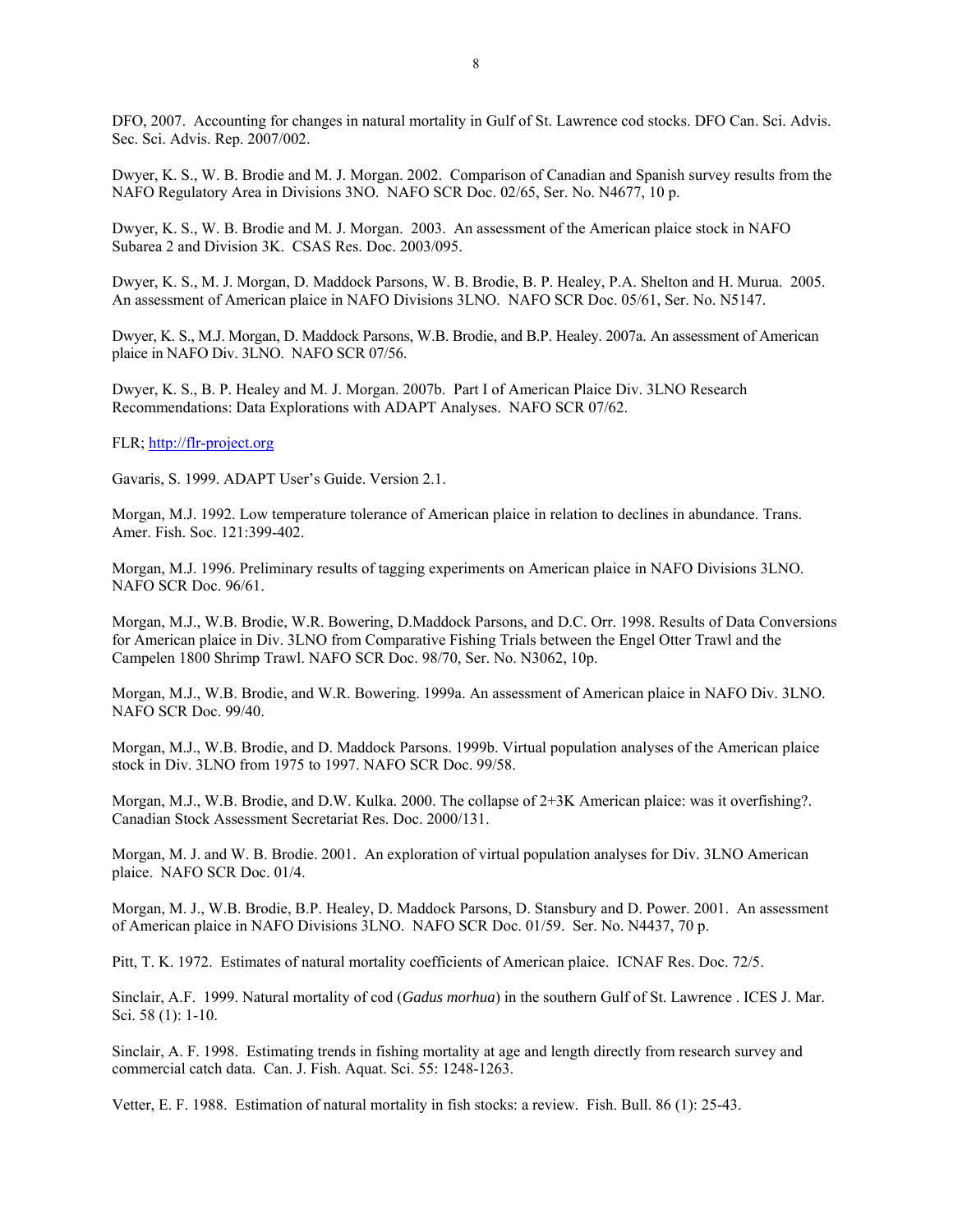| Table 1. Current 2007 formulation using ADAPT for Div. 3LNO American plaice. |                                              |                                                                                                                                                                                                                                       |                                                               |                                                                                                                                                                   |  |  |  |  |
|------------------------------------------------------------------------------|----------------------------------------------|---------------------------------------------------------------------------------------------------------------------------------------------------------------------------------------------------------------------------------------|---------------------------------------------------------------|-------------------------------------------------------------------------------------------------------------------------------------------------------------------|--|--|--|--|
| <b>Stock</b>                                                                 | Catch at age                                 | Tuning Indices                                                                                                                                                                                                                        | M values                                                      | Other                                                                                                                                                             |  |  |  |  |
| American Plaice<br>Div. 3LNO                                                 | 1960-2006 Ages 5-<br>15 (15 a plus<br>group) | Converted<br>Canadian RV<br>spring survey $-$<br>Ages 5-14 for<br>1985-2005<br>Converted Fall RV<br>survey $-$ Ages 5-<br>14 for 1990-2006<br>(no 2004)<br>Spanish Div. 3NO<br>(NRA) spring<br>survey $-$ Ages 5-<br>14 for 1998-2006 | $M = 0.2$ for all<br>years except $M =$<br>0.53 for 1989-1996 | F on plus group<br>equal to F of last<br>true age (Fratio $=$<br>1.0)<br>All tuning indices<br>equally weighted<br>Proportional model<br>used for<br>catchability |  |  |  |  |

| <b>Statistics</b>      | MSE  | Rel Error Pop Ests   Rel Error <i>as</i> |        |
|------------------------|------|------------------------------------------|--------|
| Final 2007 run ( $M =$ | 0.28 | $0.21 - 0.39$                            | < 0.22 |
| $0.53$ 1989-1996)      |      |                                          |        |

Table 2.

|                 | Percent of abundance index of American Plaice in Div. 3LNO observed in strata that were not surveyed during 2004 fall for ages 5-14. |      |                 |      |      |      |      |  |      |      |  |         |
|-----------------|--------------------------------------------------------------------------------------------------------------------------------------|------|-----------------|------|------|------|------|--|------|------|--|---------|
| Age             | 1997                                                                                                                                 | 1998 | 1999            | 2000 | 2001 | 2002 | 2003 |  | 2005 | 2006 |  | Average |
|                 |                                                                                                                                      |      | 22              |      |      |      |      |  |      |      |  |         |
|                 |                                                                                                                                      | 12   | 21              |      |      |      |      |  |      | 10   |  |         |
|                 |                                                                                                                                      |      | 20              |      |      |      |      |  |      | 12   |  |         |
|                 |                                                                                                                                      |      | 14 <sub>1</sub> |      |      |      |      |  |      |      |  |         |
|                 |                                                                                                                                      |      | 10              |      |      |      |      |  |      |      |  |         |
| 10.             |                                                                                                                                      |      |                 |      |      |      |      |  |      |      |  |         |
|                 |                                                                                                                                      |      |                 |      |      |      |      |  |      |      |  |         |
| 12              |                                                                                                                                      |      |                 |      |      |      |      |  |      |      |  |         |
| 13 <sub>1</sub> |                                                                                                                                      |      |                 |      |      |      |      |  |      |      |  |         |
| 14 <sub>1</sub> |                                                                                                                                      |      |                 |      |      |      |      |  |      |      |  |         |

Table 3. Estimates of M from ADAPT runs by Morgan and Brodie (2001).

| ADAPT runs (Morgan and Brodie (2001))          | Estimate of M |      |
|------------------------------------------------|---------------|------|
| Est M across all ages 1989-1996                | 0.72          |      |
| Est M across 1981-1988 cohorts                 |               | 0.53 |
| Est M for ages 5-10 and 11-17 during 1989-1996 | 0.78          | 0.68 |
| Est M all ages 1989-1992, 1993-1996 separately | 0.62          | 0.80 |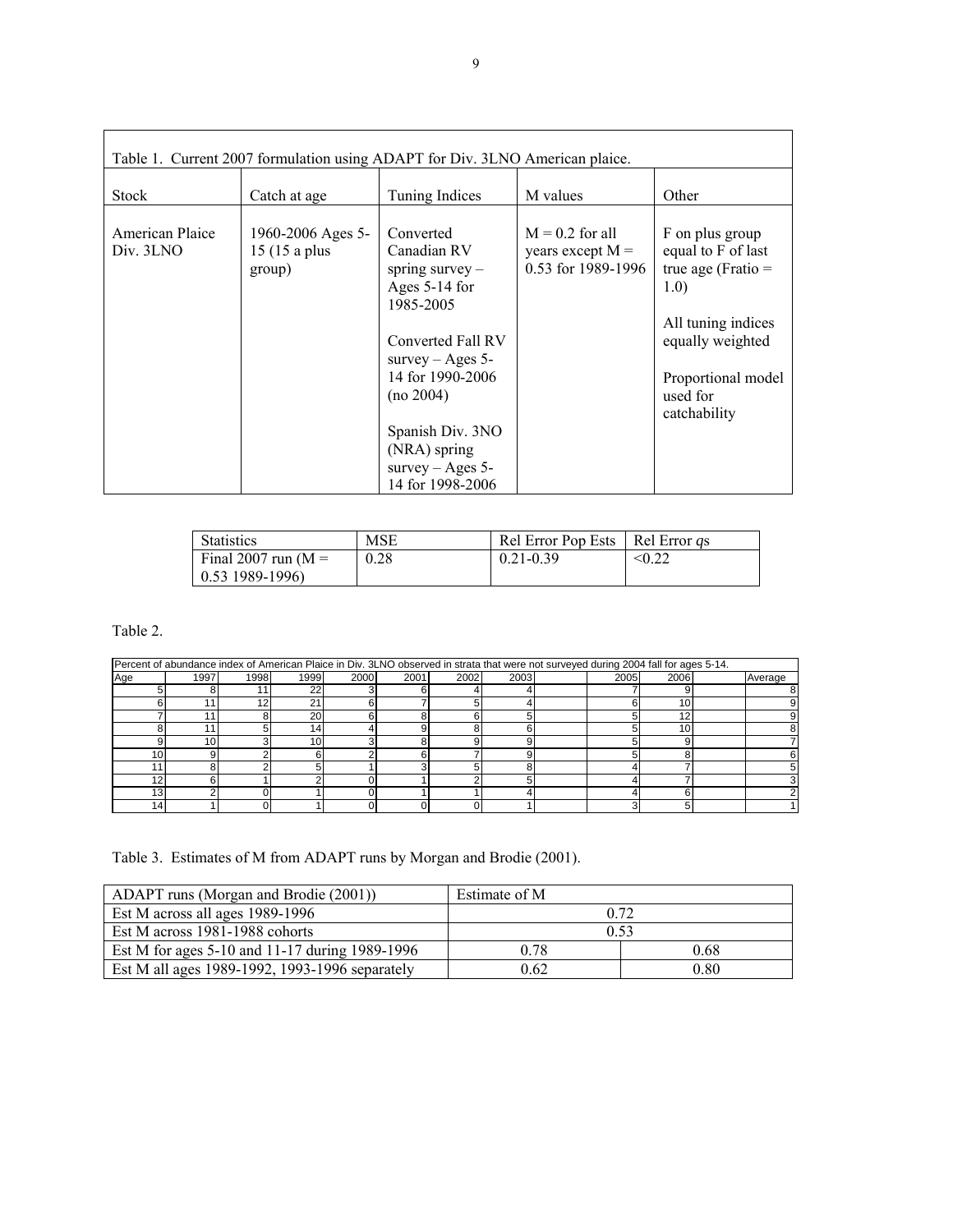| Table 4. ADAPT runs re-run from Morgan and Brodie (2001) using the 2007 formulation (except where |            |                                            |                          |                                            |                |
|---------------------------------------------------------------------------------------------------|------------|--------------------------------------------|--------------------------|--------------------------------------------|----------------|
| noted) for American plaice Div. 3LNO                                                              |            |                                            |                          |                                            |                |
| Description of run                                                                                | <b>MSE</b> | Relative error on<br>population<br>numbers | Relative errors<br>on qs | Estimate of M<br>(plus relative)<br>error) |                |
| Allowing ADAPT to<br>estimate M across all<br>ages from 1989-1996                                 | 0.28       | $0.19 - 0.039$                             | < 0.19                   | 0.56(0.06)                                 |                |
| Allowing ADAPT to<br>estimate M for 1981-<br>1988 cohorts                                         | 0.32       | $0.20 - 0.42$                              | < 0.2                    | 0.29(0.15)                                 |                |
| Allowing ADAPT to<br>estimate M for ages 5-<br>10 and 11-15 separately<br>for 1989-1996           | 0.27       | $0.19 - 0.39$                              | < 0.19                   | 0.64<br>(0.07)                             | 0.44<br>(0.15) |
| Allowing ADAPT to<br>estimate M across all<br>ages for 1989-1992 and<br>1993-1996 separately      | 0.26       | $0.19 - 0.39$                              | < 0.19                   | 0.41<br>(0.13)                             | 0.68<br>(0.06) |

Table 5. Effect of length of time series on estimates of M (for 1989-1996) from current (2007) ADAPT formulation for American plaice Div. 3LNO. ADAPT was allowed to estimate M over the 1989-1996 time period.

| Description of run                                                                                                                                                                                        | Length<br>оf<br>time<br>series | <b>MSE</b> | Relative error<br>on population<br>numbers | Relative errors<br>on qs | Estimate of M<br>(plus relative)<br>error) |
|-----------------------------------------------------------------------------------------------------------------------------------------------------------------------------------------------------------|--------------------------------|------------|--------------------------------------------|--------------------------|--------------------------------------------|
| Converted time series as in<br>final 2007 run (see above)                                                                                                                                                 | $1985+$                        | 0.28       | $0.19 - 0.039$                             | < 0.19                   | 0.56(0.06)                                 |
| Nonconverted time series:<br>-Can. RV spring Engel 1985-<br>1995<br>-spring Campelen 1996-2005<br>- Can RV fall Engel 1990-1994<br>- fall Campelen 1995-2006 (no<br>2004)<br>- Spanish Div. 3NO 1998-2006 | $1985+$                        | 0.23       | $0.18 - 0.37$                              | < 0.28                   | 0.70(0.09)                                 |
| Nonconverted series plus ATC<br>series:<br>$-$ ATC 1973-1984 converted<br>data plus above series<br>- Spanish Div. 3NO 1998-2006                                                                          | $1973+$                        | 0.23       | $0.18 - 0.36$                              | < 0.27                   | 0.66(0.10)                                 |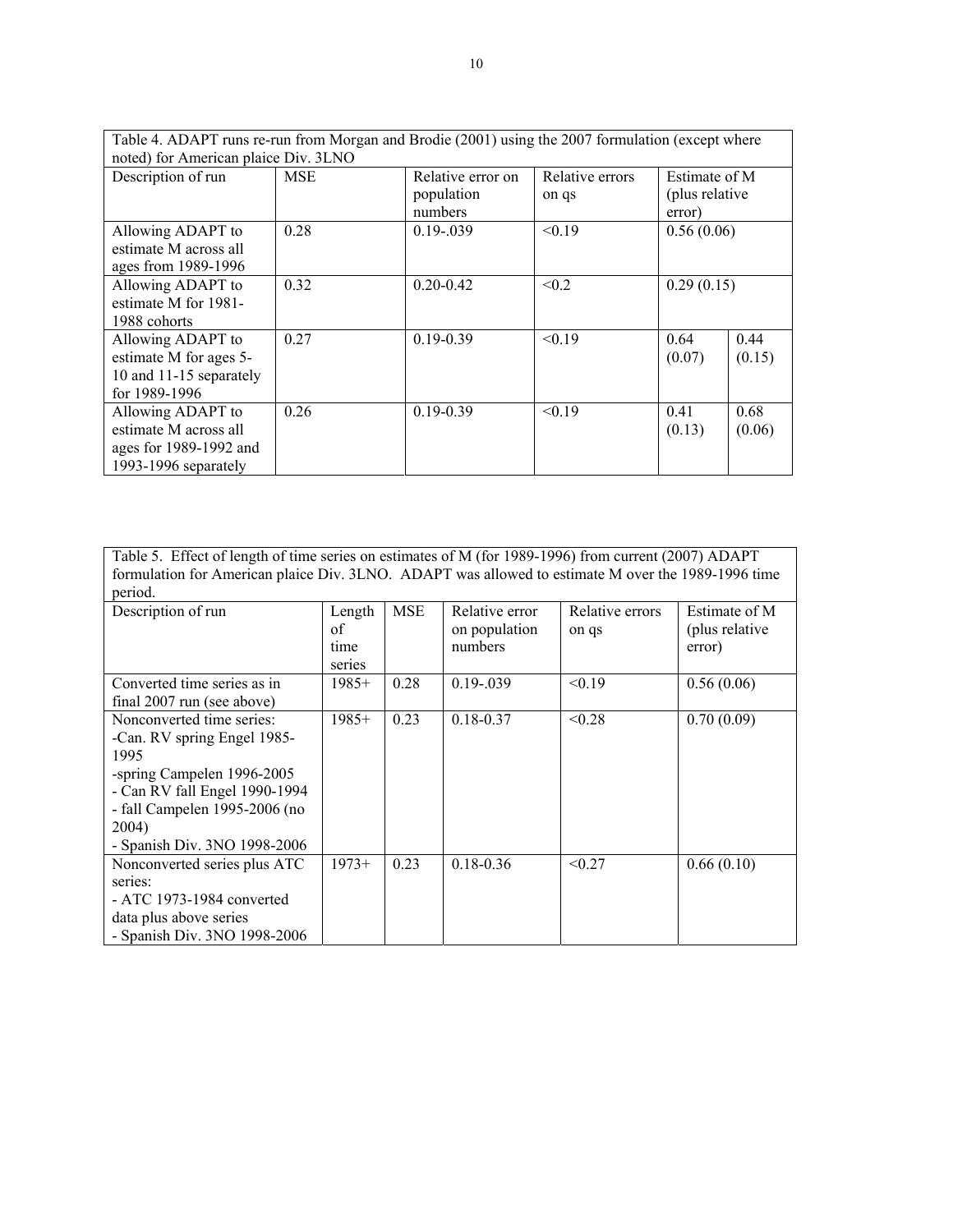|            |                | Run A              |            |            | Run B              |                   |
|------------|----------------|--------------------|------------|------------|--------------------|-------------------|
|            | <b>MSE</b>     | <b>Rel err Pop</b> | Rel err Qs | <b>MSE</b> | <b>Rel err Pop</b> | <b>Rel Err Qs</b> |
| $M = 0.2$  | 0.33           | $0.21 - 0.43$      | < 0.22     | 0.32       | $0.20 - 0.42$      | < 0.2             |
| $M = 0.33$ | 0.3            | $0.2 - 0.41$       | < 0.2      | 0.28       | $0.19 - 0.40$      | < 0.19            |
| $M = 0.45$ | 0.28           | $0.19 - 0.4$       | < 0.19     | 0.26       | $0.18 - 0.38$      | < 0.19            |
| $M = 0.53$ | 0.28           | $0.21 - 0.39$      | < 0.22     | 0.25       | $0.18 - 0.37$      | < 0.18            |
| $M = 0.6$  | 0.28           | $0.19 - 0.39$      | < 0.19     | 0.24       | $0.18 - 0.37$      | < 0.18            |
| $M = 0.7$  | 0.29           | $0.19 - 0.4$       | < 0.2      | 0.24       | $0.17 - 0.36$      | < 0.18            |
| $M = 0.8$  | $\blacksquare$ |                    |            | 0.24       | $0.18 - 0.37$      | < 0.18            |
| $M = 0.9$  |                |                    |            | 0.25       | $0.18 - 0.38$      | < 0.19            |

Table 6. Runs with converted (Run A) and non-converted (Run B) data and output from a range of set M values during 1989-1996, see text for details.

Table 7. Summary of evidence leading towards an increase in M over 1989-1996.

|                                               | Survey Z      |               |       | Sinclair<br>R | Residuals     |                  | Sinclair Z<br>(4-year block) |      |
|-----------------------------------------------|---------------|---------------|-------|---------------|---------------|------------------|------------------------------|------|
|                                               | Spring        | Fall          | Engel | Spring        | Spring        | Fall             | Spring                       | Fall |
| Estimate<br>of period<br>of<br>increased<br>М | 1990-<br>1996 | 1991-<br>1996 |       | 1989-<br>1994 | 1989-<br>1996 | 1990-<br>1995(6) |                              |      |
| Estimate<br>of M                              | 0.68          | 1.46          |       |               |               |                  | 0.55                         | 1.09 |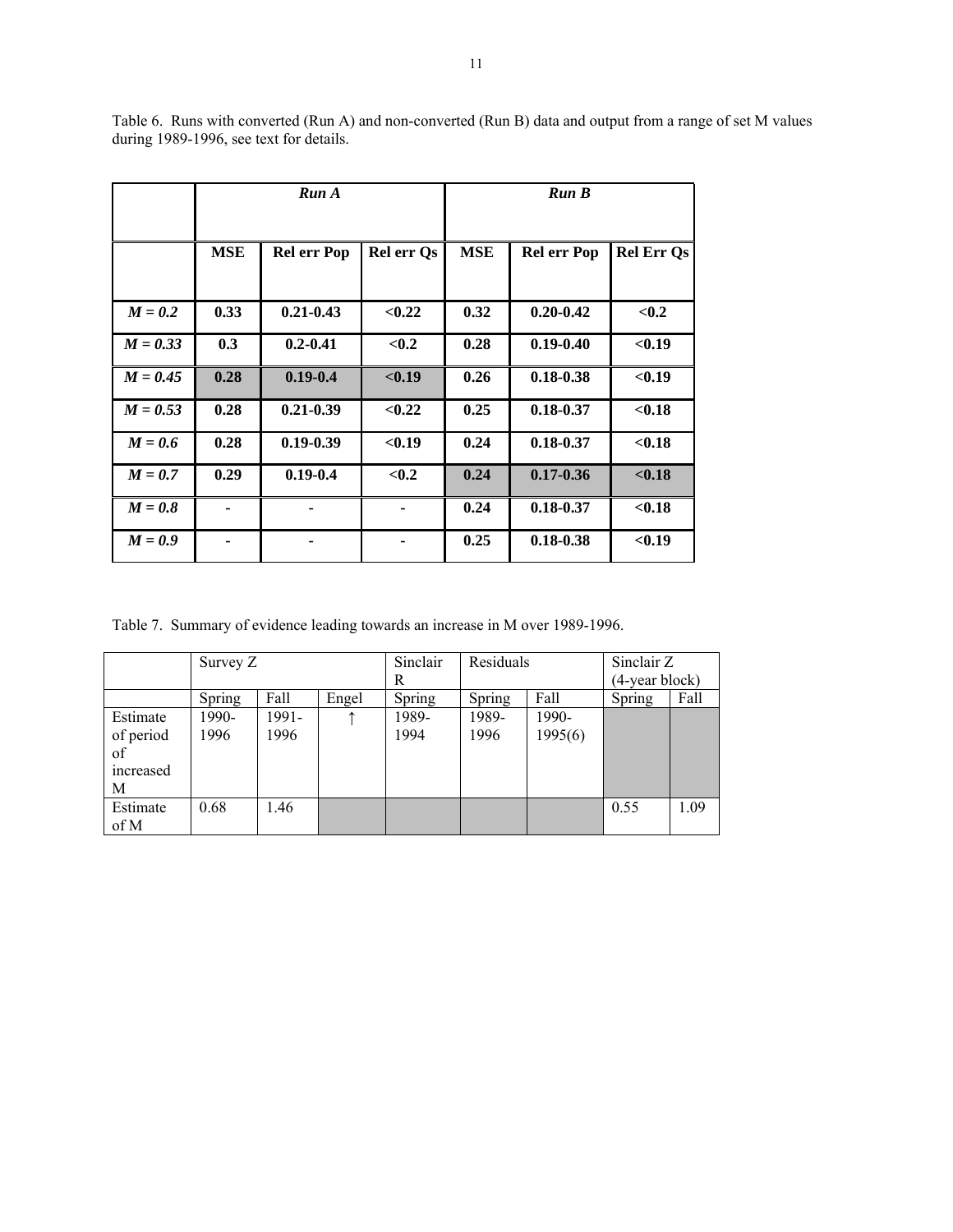

Figure 1. Survey Zs for Canadian converted spring RV series with loess smoother. Vertical lines indicate period of proposed mortality change (1989-1996).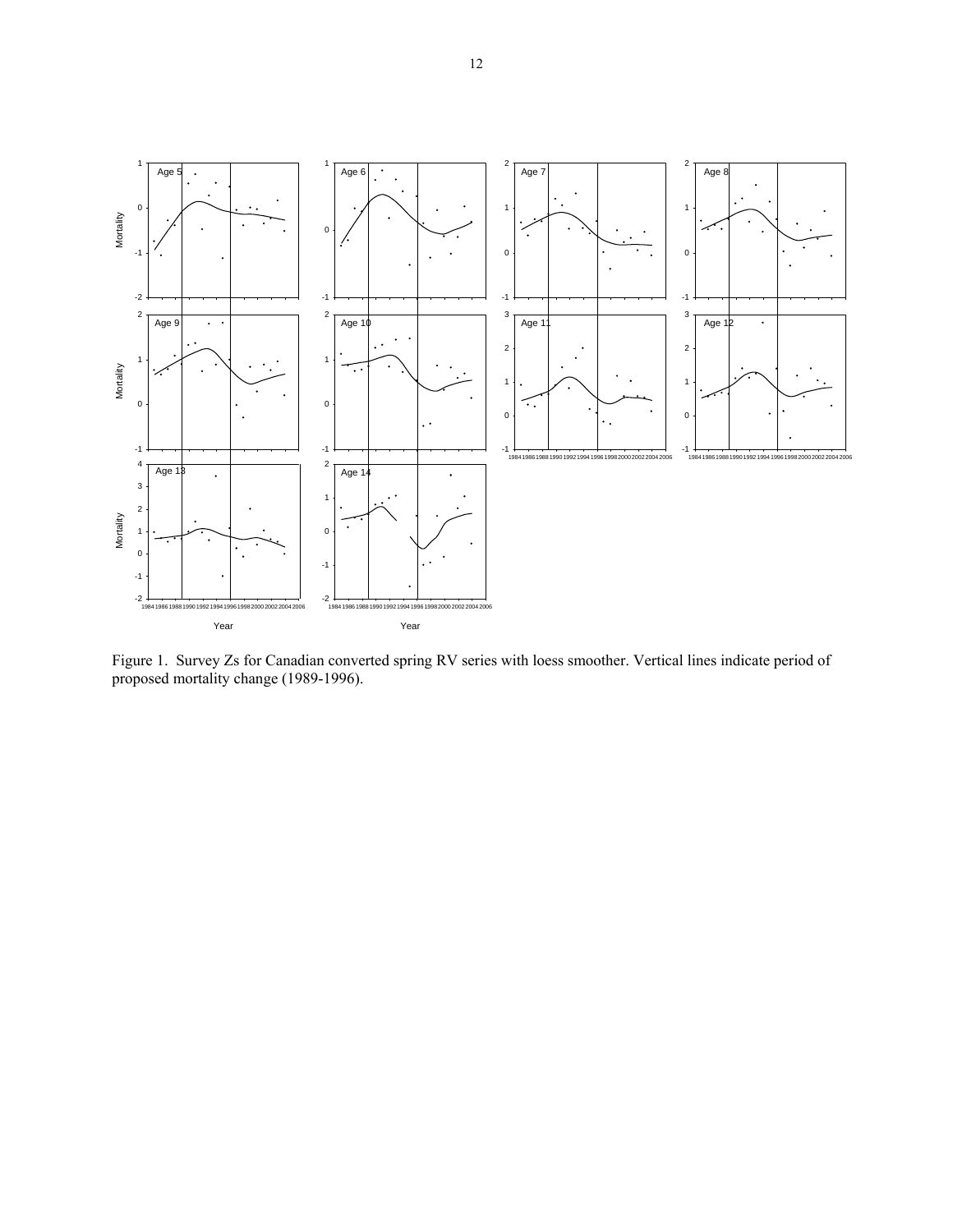

Figure 2. Survey Zs for Canadian converted fall RV series. Line indicates end of proposed mortality change (1996).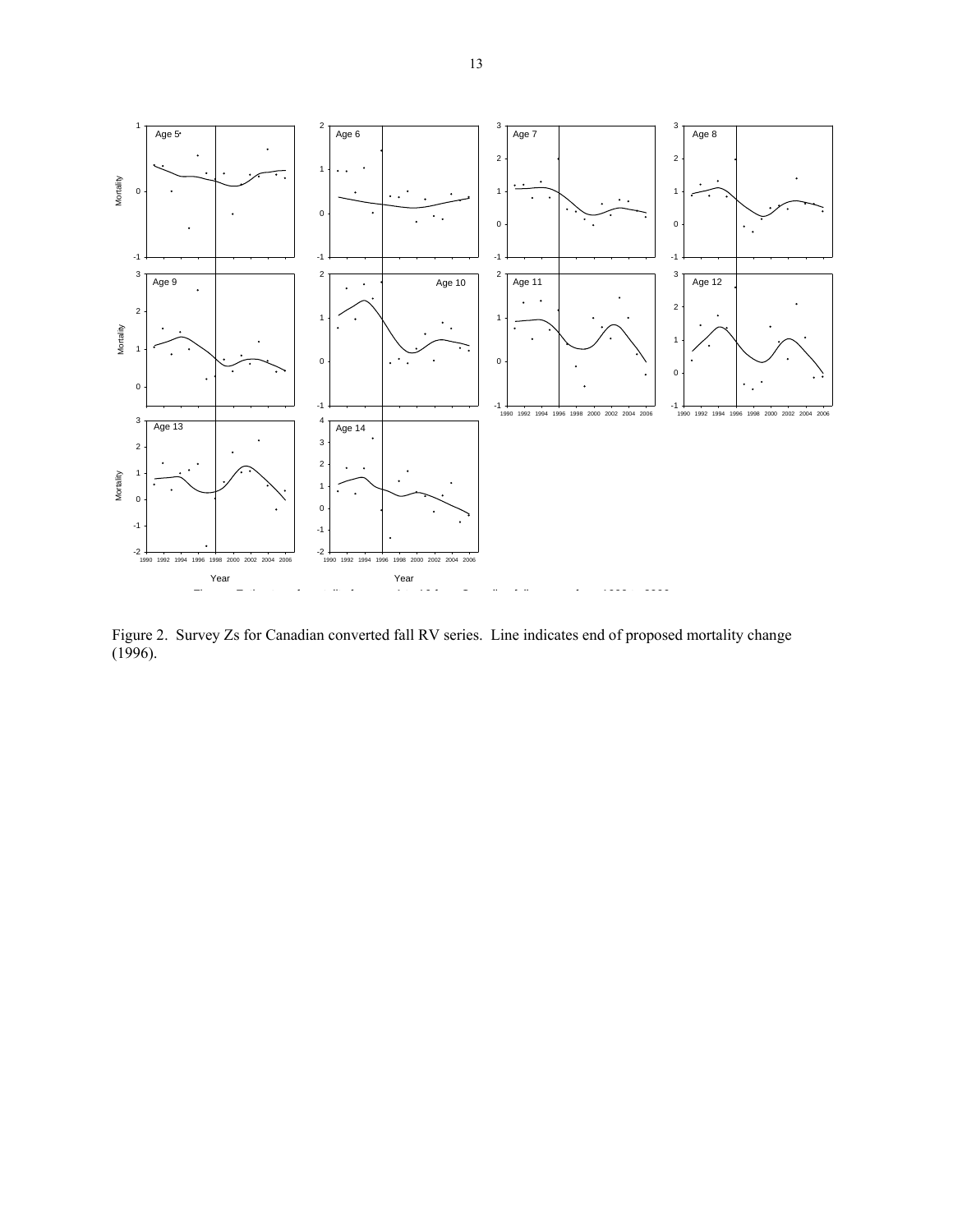

Figure 3. Survey Zs for Engel series. Line indicates start of proposed mortality change (1989).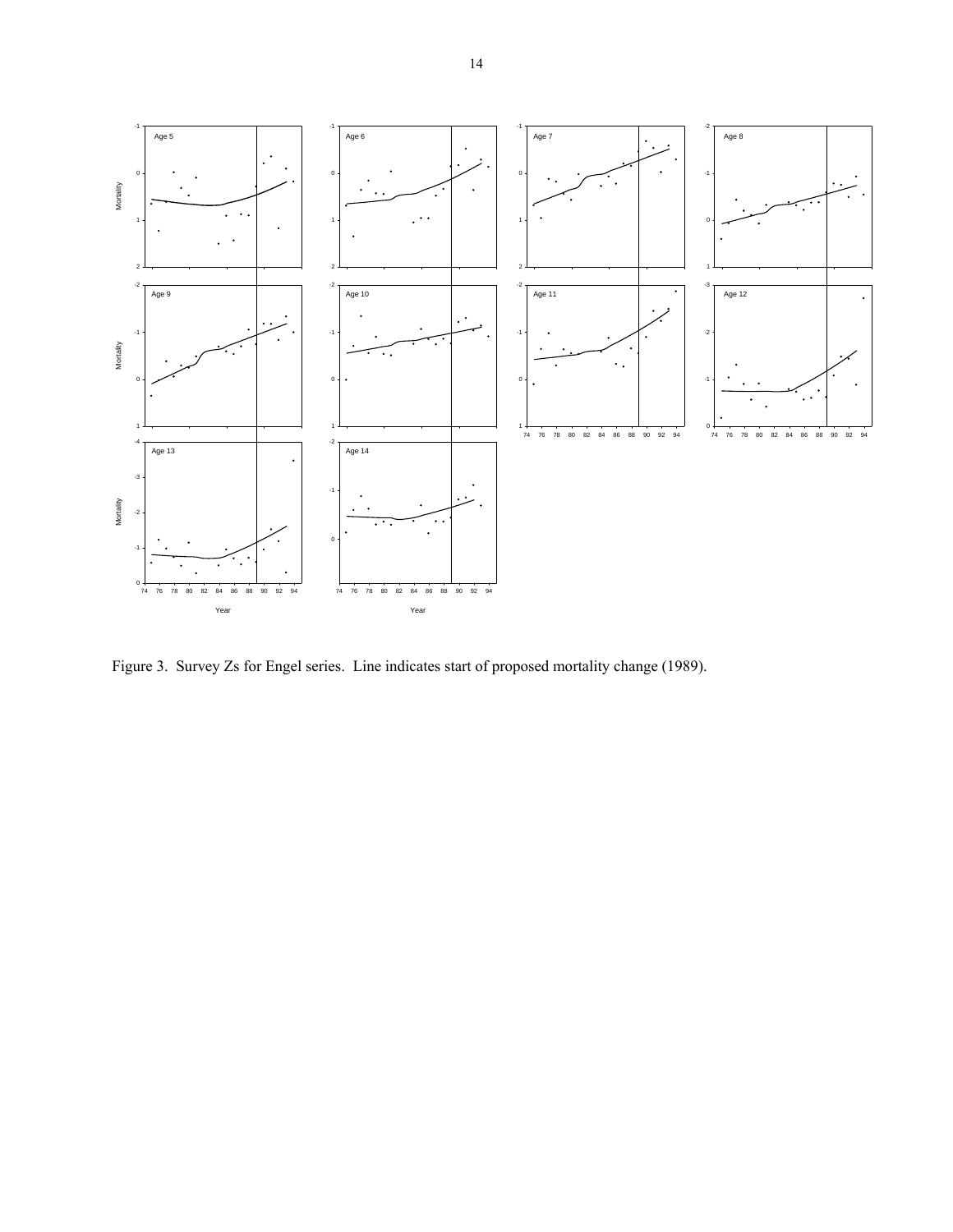

Figure 4. Annual average survey Zs by year for spring and fall, and plot of proportion dying over time.



Figure 5. Annual average survey Zs for spring Engel series, and plot of proportion dying over time.



Figure 6. Discrepancy between Sinclair R (commercial catch at mid-year/survey) and fishing mortality from run with  $M = 0.2$ . Dashed line is period of presumed increase in mortality. All ages (5-14). Pattern same as ages 7-13.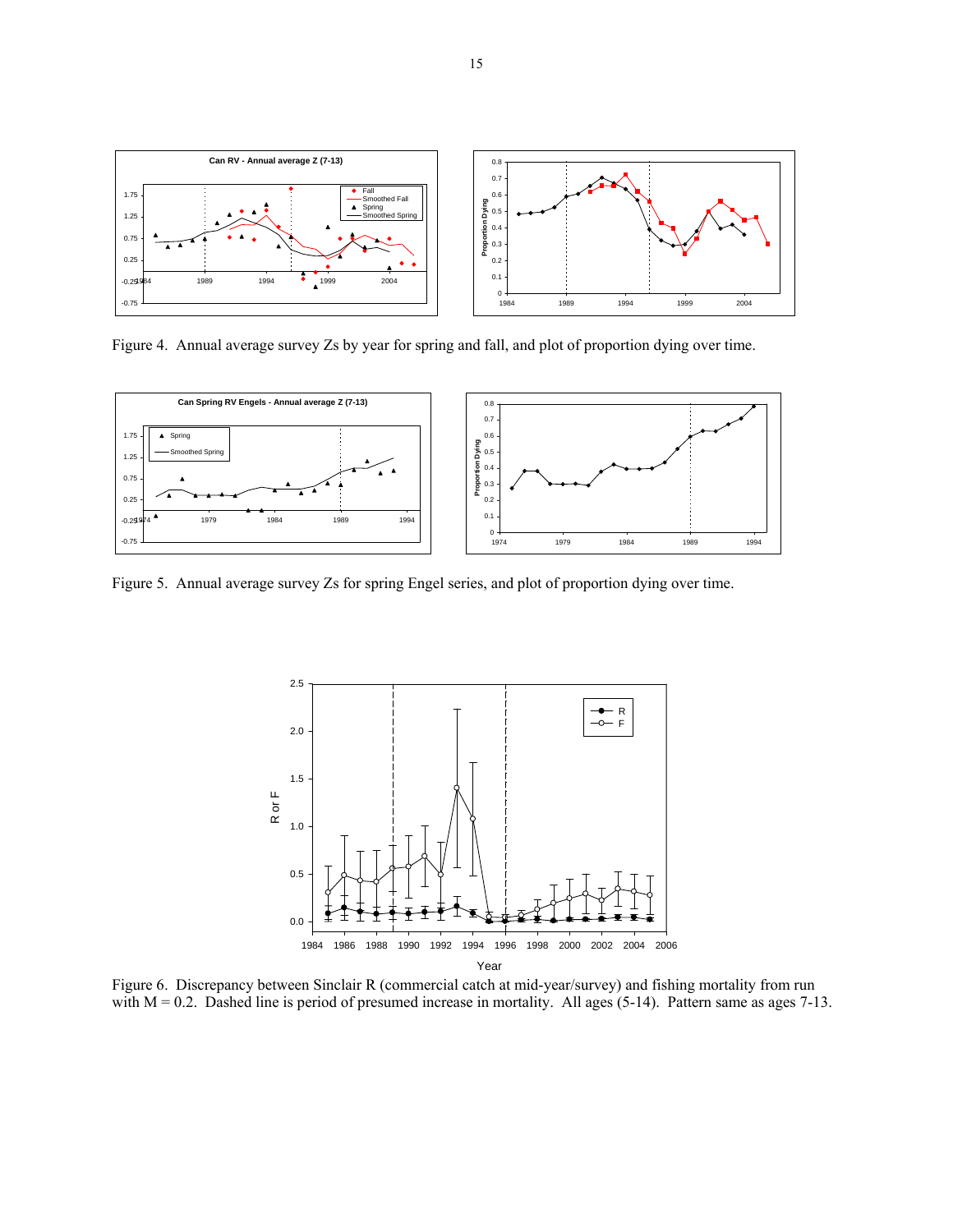

Figure 7. Residuals from VPA output where M=0.2 throughout. Plot on left indicates Canadian spring RV survey and plot on right indicates Canadian fall RV survey (converted data).



First of four year block

Figure 8. Similar trend as from survey Zs above (as expected). On ages 7-13. Z would = M in absence of fishing 1995-1996.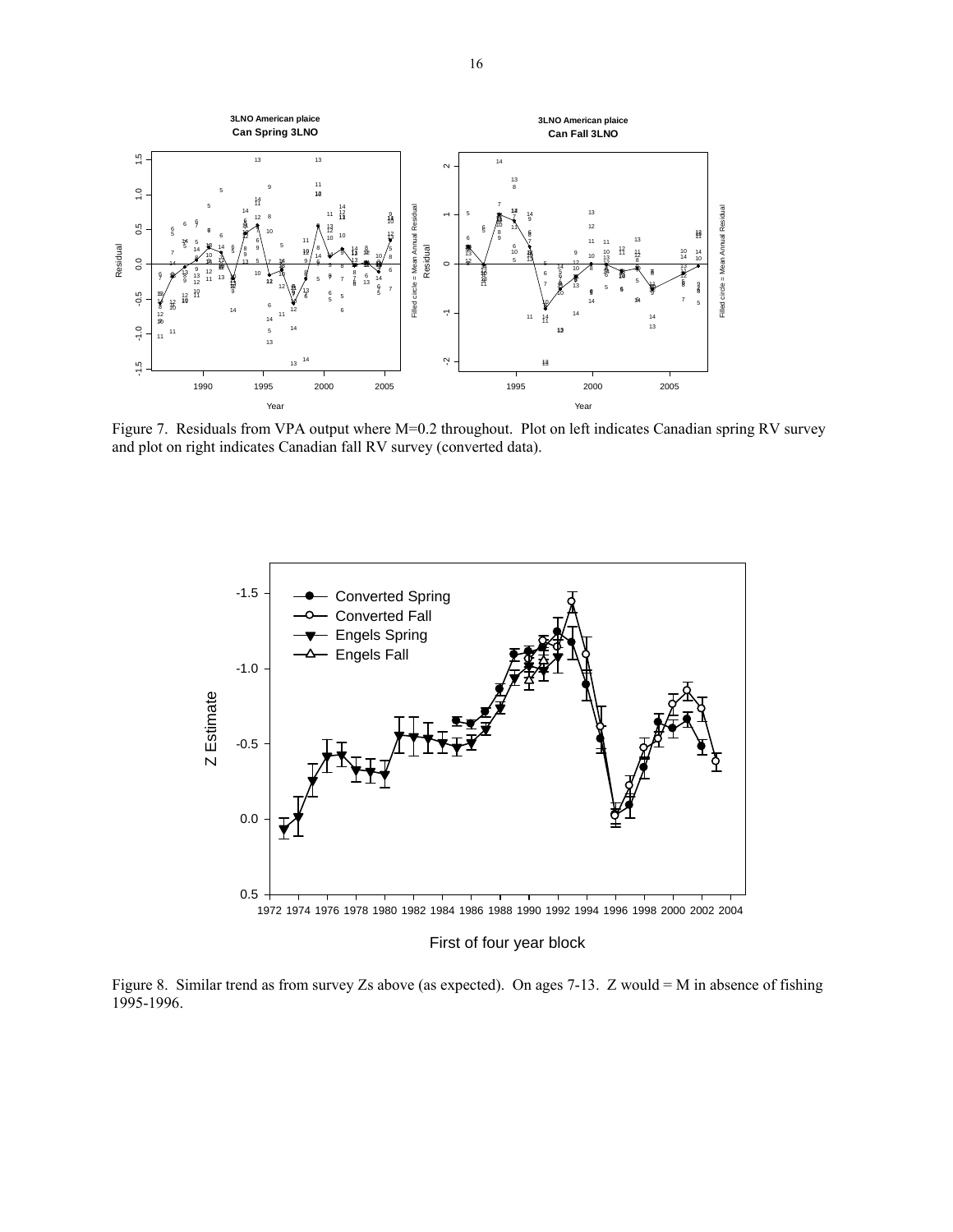

Figure 9. Sum of observed versus predicted index for converted data run M = 0.53 (2007 assessment, see text), residuals by survey and mean squared residuals by age by survey.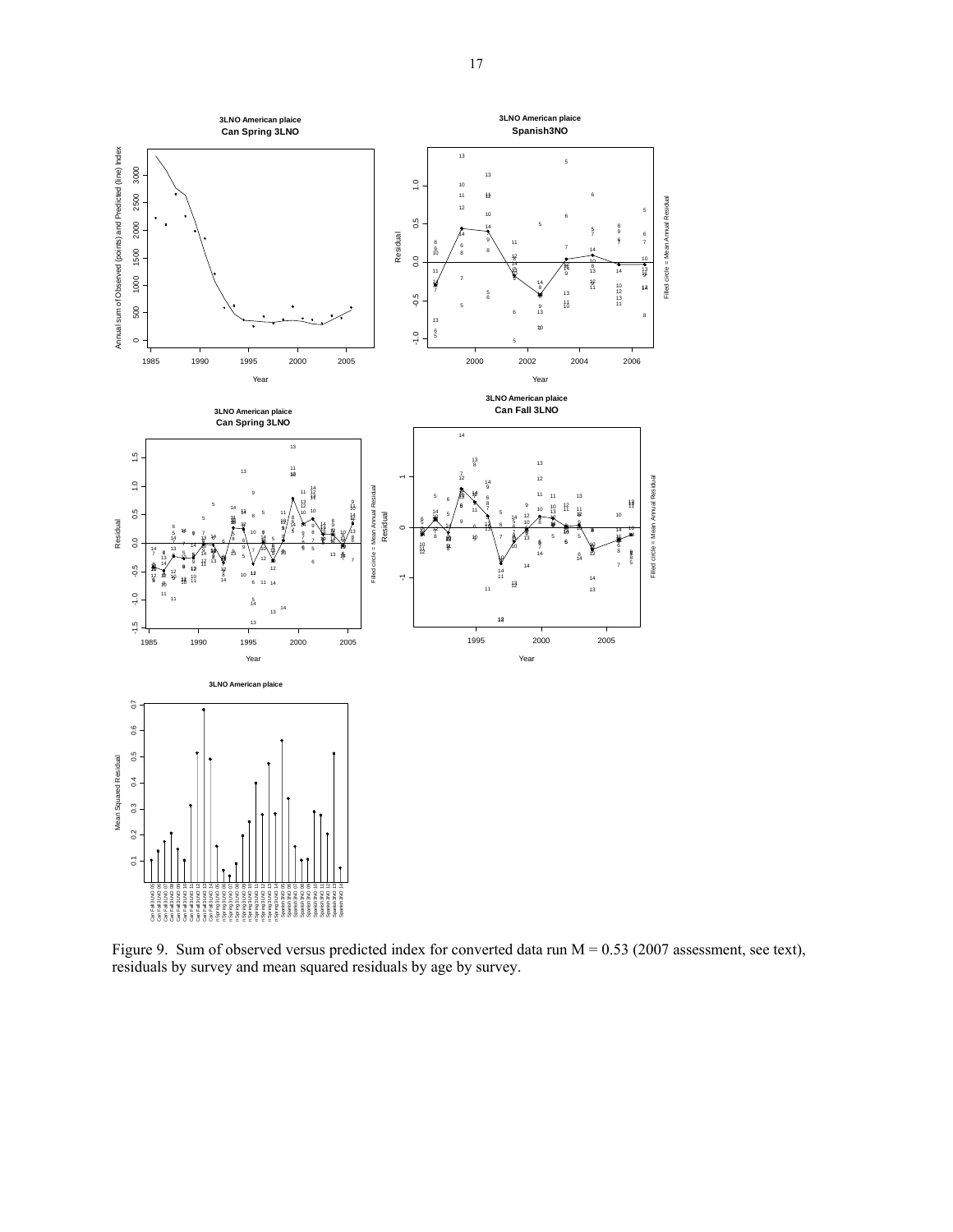

Figure 10. Sum of observed versus predicted index for nonconverted data run  $M = 0.7$ , residuals by survey and mean squared residuals by age by survey.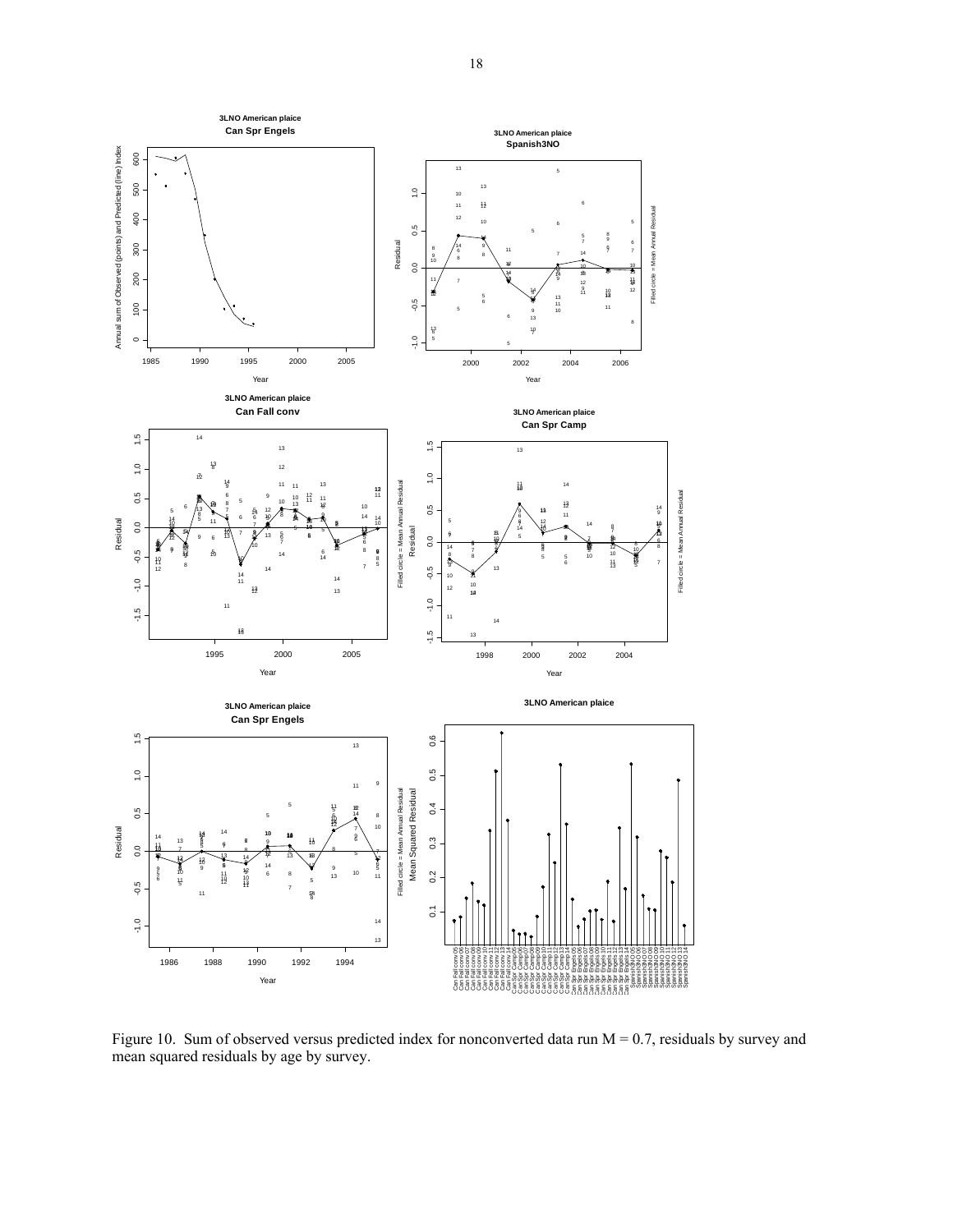

Figure 11. Population abundance (5+), spawning stock biomass, and fishing mortality (F) from ADAPT output using converted time series and varying the natural mortality during 1989-1996.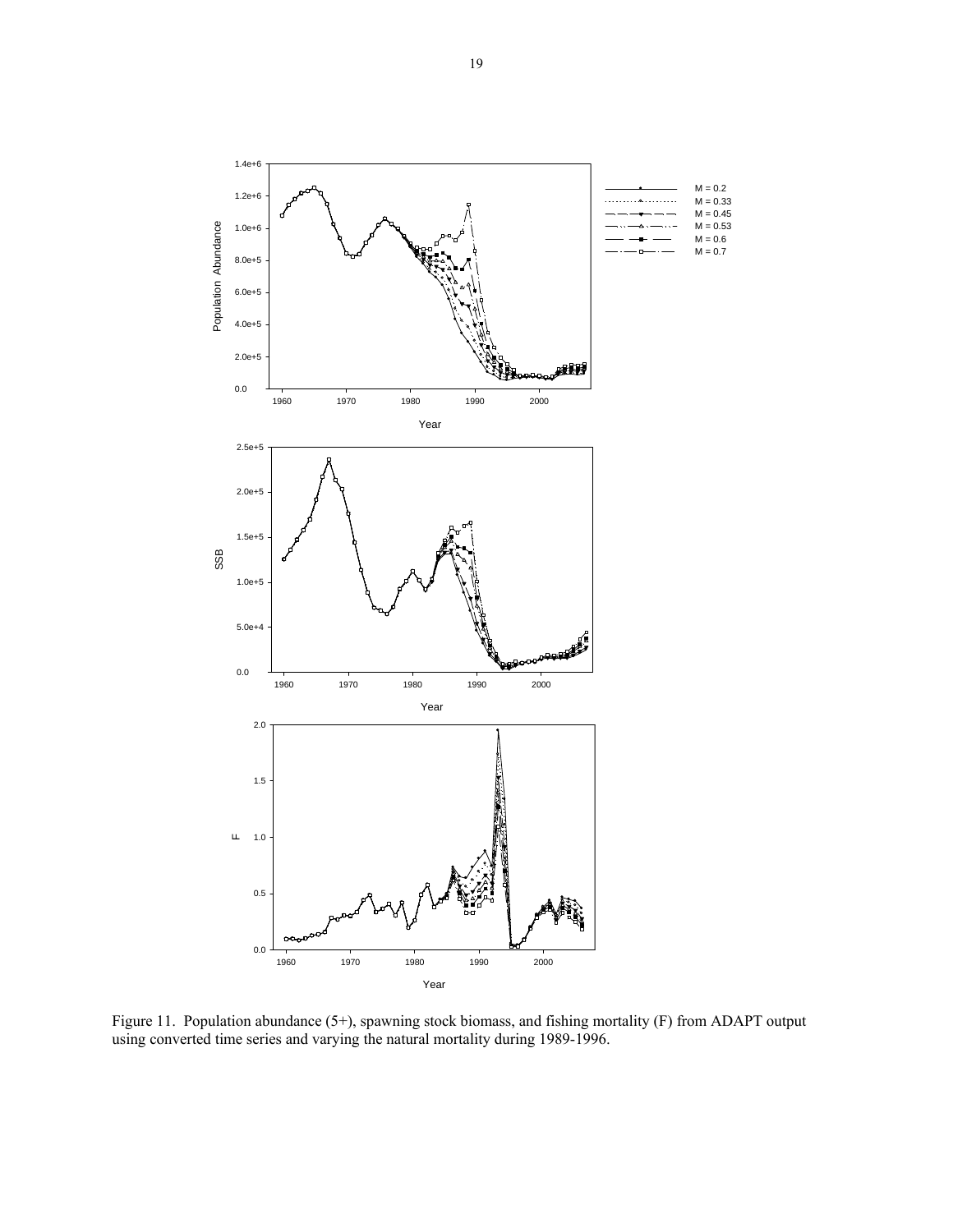

Figure 12. Population abundance (5+), spawning stock biomass, and fishing mortality (F) from ADAPT output using non-converted spring time series and converted fall time series and varying the natural mortality during 1989-1996.